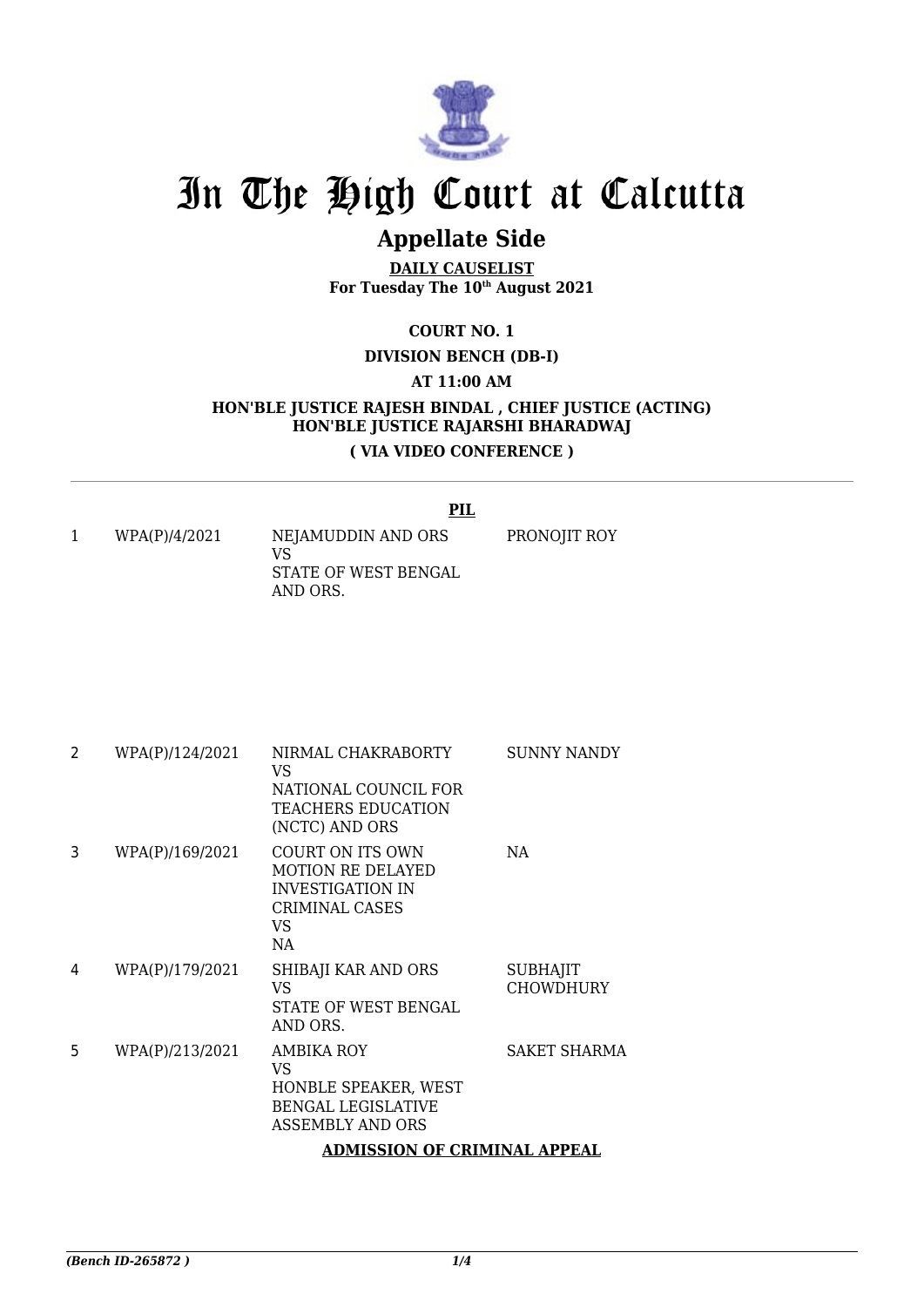|                    |                | <b>GROUP IV</b>                                             |                     |  |
|--------------------|----------------|-------------------------------------------------------------|---------------------|--|
| IA NO: CRAN/1/2021 |                |                                                             |                     |  |
|                    |                | VS<br>STATE OF WEST BENGAL                                  |                     |  |
| 10                 | CRA/235/2021   | MD. WAKIL                                                   | DEBAYAN GHOSH       |  |
| IA NO: CRAN/1/2021 |                |                                                             |                     |  |
| 9                  | CRA/229/2021   | DAYAL DAS MAJUMDER<br>VS<br>STATE OF WEST BENGAL            | <b>SONALI DAS</b>   |  |
| 8                  | CRA/30/2021    | <b>MUTRU KISKU</b><br>VS<br>STATE OF WEST BENGAL<br>AND ANR | <b>BUSRA KHATUN</b> |  |
|                    |                | VS<br>STATE OF WEST BENGAL<br>AND ORS.                      |                     |  |
| 7                  | CRA/266/2020   | <b>SOMNATH DAS</b><br>SABITRI BHUNYA                        | MD SABIR AHMED      |  |
| 6                  | CRMSPL/57/2019 | SHIBANI NANDI<br>VS                                         | D. BASAK            |  |

#### 11 MAT/840/2017 M/S SPICE RETAILS LTD. VS SALES TAX OFFICER, POSTA BAZAR CHARGE & ORS. SUVAM SINHA

IA NO: CAN/2/2020(Old No:CAN/5114/2020), CAN/3/2020(Old No:CAN/5115/2020), CAN/4/2020(Old No:CAN/5116/2020)

| $wt12$ MAT/844/2017 | M/S. SPICE RETAILS LTD<br>VS                          | SUVAM SINHA |
|---------------------|-------------------------------------------------------|-------------|
|                     | THE SALES TAX OFFICER.<br>POSTA BAZAR CHARGE &<br>ORS |             |

IA NO: CAN/2/2020(Old No:CAN/5110/2020), CAN/3/2020(Old No:CAN/5112/2020), CAN/4/2020(Old No:CAN/5113/2020)

#### **PONZI MATTERS**

| 13 | WPA/24606/2014<br>[ Kolkata Weir<br>Industries Ltd. 1 | KOUSHIK MAJUMDER<br>VS.<br>UNION OF INDIA & ORS                        | <b>DAISY BASU</b>                     |
|----|-------------------------------------------------------|------------------------------------------------------------------------|---------------------------------------|
|    | wt14 WPA/11796/2015                                   | <b>ASHOK CHAKRAVORTY &amp;</b><br>ORS.<br>VS.<br>UNION OF INDIA & ORS. | <b>SUBHASIS</b><br><b>CHAKRAVORTY</b> |
|    |                                                       | IA NO: CAN/1/2017(Old No:CAN/597/2017), CAN/2/2021                     |                                       |
|    | wt15 WPA/12259/2019                                   | <b>SUMIT BIMAL NASKAR</b><br>VS.<br>UNION OF INDIA & ORS               | <b>MANOJ KUMAR</b><br><b>SINGH</b>    |
|    | wt16 WPA/16926/2015                                   | <b>RISHI PAL &amp; ORS</b><br>VS<br>STATE OF WEST BENGAL &<br>ORS      | KAMAL KANTA KAR                       |
|    | IA NO: CAN/1/2016(Old No:CAN/9412/2016)               |                                                                        |                                       |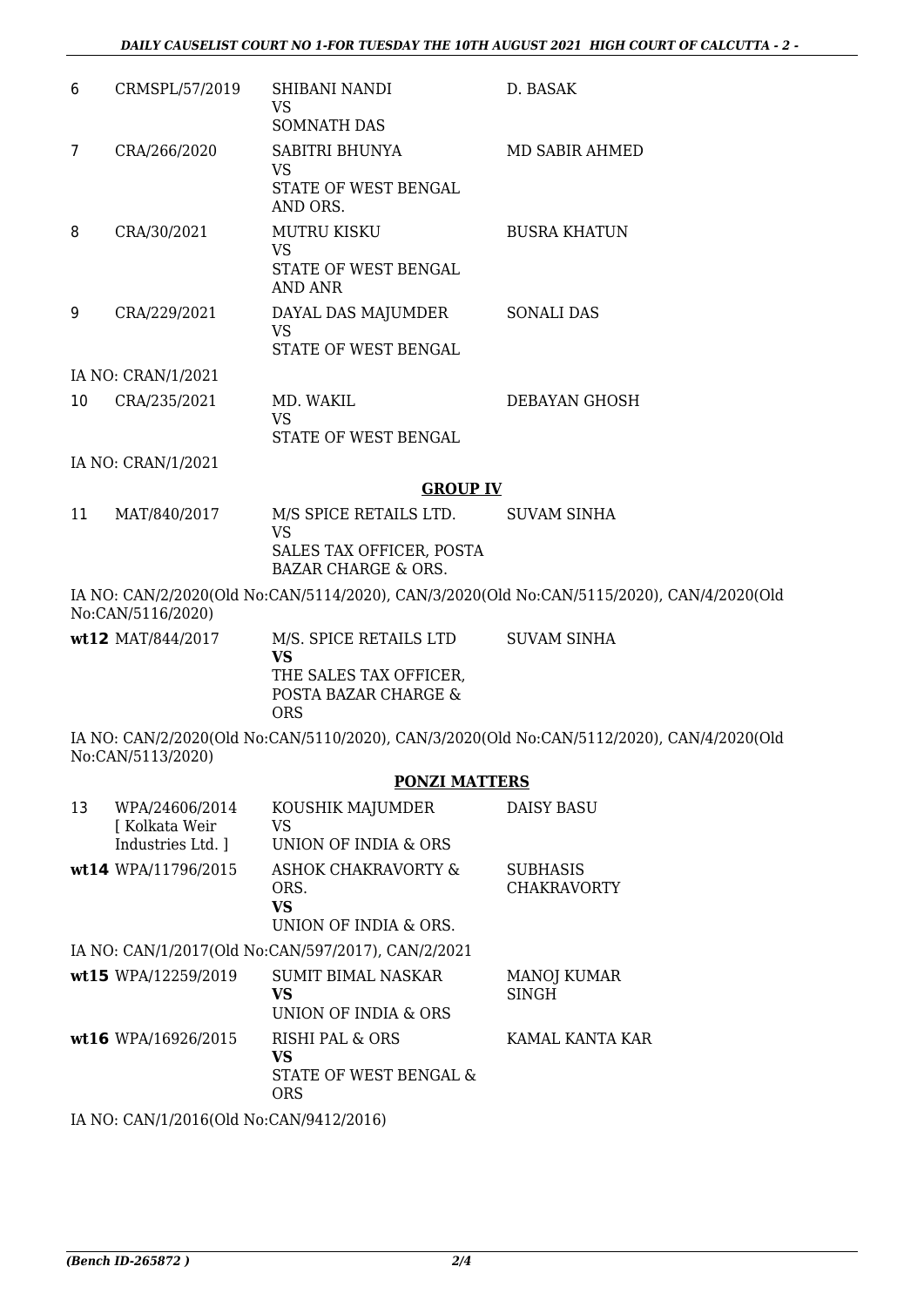|    | wt17 WPA/2684/2019                           | SK. JABED ALI & ORS<br><b>VS</b><br>UNION OF INDIA & ORS                         | DILIP KUMAR<br>SHYAMAL               |
|----|----------------------------------------------|----------------------------------------------------------------------------------|--------------------------------------|
|    | wt18 WPA/31241/2017                          | TAPAN KUMAR MAITI &<br><b>ORS</b><br><b>VS</b><br>UNION OF INDIA & ORS           | RAMA HALDER                          |
|    | wt19 PA/999/2015                             | <b>SHAHIL RAHAMAN &amp; ORS</b><br>VS<br>STATE OF WEST BENGAL &<br><b>ORS</b>    | T TALUKDER                           |
|    | IA NO: CAN/1/2017(Old No:CAN/5416/2017)      |                                                                                  |                                      |
| 20 | WPA/25201/2016<br>[ Gurukul Project<br>Ltd.] | ARDHENDU BIKASH<br><b>SAMANTA &amp; ORS</b><br><b>VS</b><br>UNION OF INDIA & ORS | PRASANTA BEHARI<br><b>MAHATA</b>     |
|    | wt21 WPA/17698/2015                          | <b>SHAMPA DAS &amp; ORS</b><br><b>VS</b><br>UNION OF INDIA & ORS                 | ARINDAM DAS                          |
|    | wt22 WPA/30648/2014                          | PRAKASH DANDAPAT & ORS<br><b>VS</b><br>UNION OF INDIA & ORS                      | PRASANTA BEHARI<br><b>MAHATA</b>     |
|    | wt23 WPA/29727/2015                          | NASIR UDDIN MONDAL<br>&ORS<br><b>VS</b><br>UNION OF INDIA & ORS                  | <b>ARINDAM DAS</b>                   |
| 24 | WPA/25389/2016<br>[Sahara]                   | ASTAPADA DAS & ANR<br><b>VS</b><br><b>UNION OF INDIA &amp; ORS</b>               | KUNAL GANGULY                        |
|    |                                              | IA NO: CAN/1/2019(Old No:CAN/384/2019), CAN/2/2019(Old No:CAN/5732/2019)         |                                      |
|    | wt25 WPA/22732/2019                          | PRABIR DUTTA<br><b>VS</b><br>UNION OF INDIA & ORS                                | <b>MADAN MOHAN ROY</b>               |
|    | wt26 WPA/22733/2019                          | <b>BIPUL CHANDRA</b><br><b>DANDAPATH</b><br><b>VS</b><br>UNION OF INDIA & ORS    | <b>MADAN MOHAN ROY</b>               |
|    | wt27 WPA/22734/2019                          | PHOOL CHAND SHAW<br><b>VS</b><br>UNION OF INDIA & ORS                            | <b>MADAN MOHAN ROY</b>               |
|    | wt28 WPA/22735/2019                          | <b>INDU DEVI SHAW</b><br><b>VS</b><br>UNION OF INDIA & ORS                       | <b>MADAN MOHAN ROY</b>               |
|    | wt29 WPA/4149/2020                           | MD NOORULLAH<br><b>VS</b><br>UNION OF INDIA & ROS                                | <b>MADAN MOHAN ROY</b>               |
|    | wt30 WPA/4482/2020                           | <b>BINA SINHA</b><br><b>VS</b><br>STATE OF WEST BENGAL &<br><b>ORS</b>           | <b>ANIRBAN</b><br><b>CHAKRABORTY</b> |
|    | wt31 WPA/5859/2021                           | MD MOZAMMEL HOQUE<br><b>VS</b><br>UNION OF INDIA AND ORS.                        | LIPIKA CHATTERJEE                    |